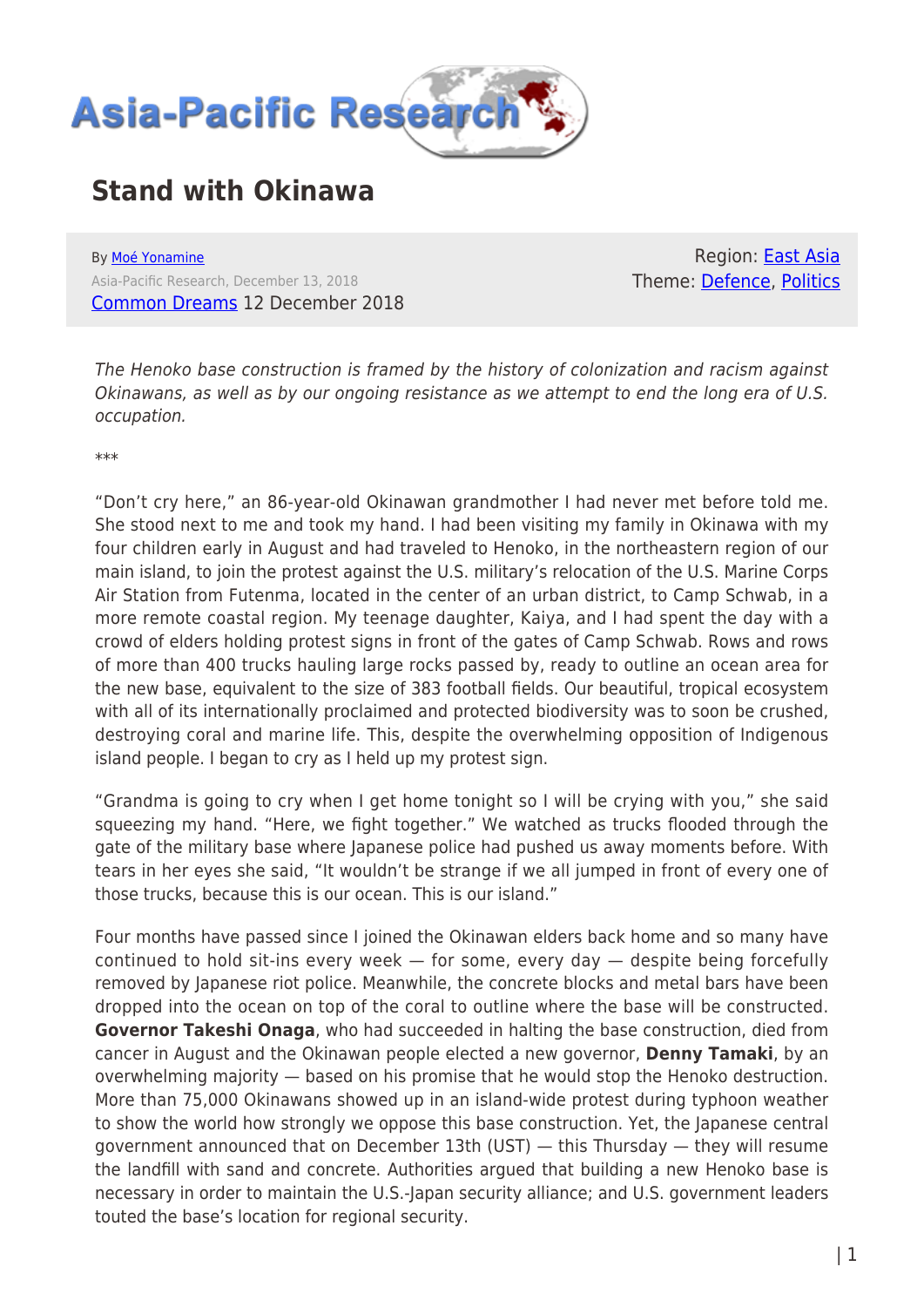But if built, there will be no reversing the damage to our ocean, our coral, and our sea life.

The Henoko base construction is framed by the history of colonization and racism against Okinawans, as well as by our ongoing resistance as we attempt to end the long era of U.S. occupation. Okinawa was once an independent kingdom; it was colonized by Japan in the 17th century and during World War II became the victim of the bloodiest battle in the history of the Pacific, where more than a third of our people were killed within three months, including members of my family. Ninety-two percent of Okinawans were left homeless.

The United States then took the land from the Okinawan people, created military bases, and imposed a new constitution on Japan that took away Japan's right to have an offensive military. Henceforth, the U.S. military would "protect" Japan with bases throughout Japanese territory. However, three-quarters of all U.S. bases on Japanese territory are on Okinawa, even though Okinawa makes up only 0.6 percent of the total landmass that Japan controls. Okinawa's main island alone is only 62 miles long, and an average of one mile wide. It is here that 73 years of U.S. base occupation has created environmental destruction, air pollution and noise pollution, and exposed survivors and families to the sights and sounds of war. Frequent violent crimes against women and children by U.S. military personnel regularly bring out hundreds of thousands of protesters to demand justice and humanity and the complete removal of U.S. bases.

And the occupation continues. Now, the Japanese central government enforces the construction of yet another base — this one in the ocean itself, in the Henoko region of Okinawa. This new chapter in the ongoing invasion of Okinawa disregards the sovereignty, self-determination and human rights guaranteed by United Nations resolutions. The Okinawan people have voted overwhelming to oppose the base construction — for more than 20 years, since the base was first proposed.

The marine habitat of Henoko is second only to the Great Barrier Reef in biodiversity. More than 5,300 species live in Oura Bay, including 262 endangered species like the dolphin-like dugong and sea turtles. Already this week, the Ryukyu Shimpo reported that two of the closely monitored dugong are missing, with predictions that the noise level of the construction has already hindered their ability to graze on seaweed beds.

For me, the Henoko struggle is about honoring my people's existence and our right to protect our native land. I draw inspiration from the Australian students' protest to stop the Adani coal company from building coal mines in Queensland, and from the Kanaka Maoli people's movement to block the destruction of Mauna Kea in Hawai'i for an 18-story telescope. Okinawa is my home, my ancestral home. To have it destroyed is unfathomable.

Of course, what's happening in Okinawa is not an isolated outrage. The United States has more than 800 military bases in more than 70 countries across the globe. And each of these places are, or were, people's homes — just like my people's in Okinawa. The devastation of Henoko is part of a larger, world-wide U.S. imperialist footprint. What happens in Okinawa matters for Indigenous peoples everywhere. What happens in Okinawa matters for sovereignty fights everywhere. What happens in Okinawa matters for fragile ecosystems everywhere.

As I write, I'm receiving reports from Okinawa announcing the arrival of more ships carrying sand and concrete ready to pour the outline of the 205 hectare area. With only four days left before this destruction of irreplaceable biodiversity, a fellow Okinawan American activist and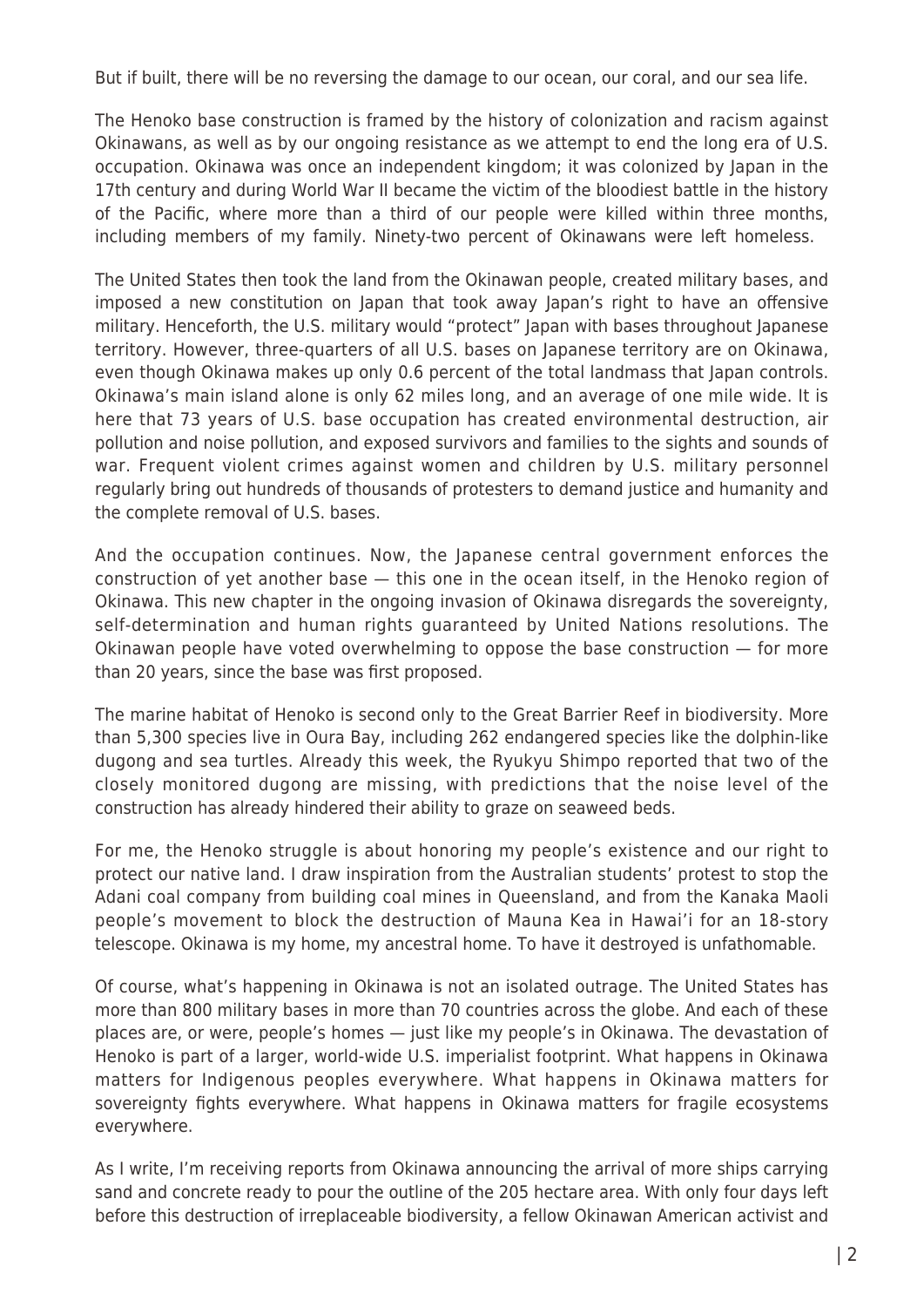I created a hashtag campaign to demand the stopping of the base construction in Henoko: #standwithokinawa.

Please post your solidarity message, demanding your representatives take part in protecting Henoko, and connect with organizations and allies to help us fight for our rights as Okinawan people. In addition, organize international solidarity efforts to amplify the urgency of stopping the base construction. Sign the petition to President Trump demanding that the United States stop the landfill of Henoko **[here](https://petitions.whitehouse.gov/petition/stop-landfill-henoko-oura-bay-until-referendum-can-be-held-okinawa.)**.

In the words of one auntie at the sit-in this past summer, "It hasn't been the governments or politicians that have stopped this heliport construction over the last five years. It has been ordinary people; volunteers, the elderly and people who just care about Okinawa. And that's going to be who changes this now. Ordinary people, many, many of us together." We need the world with us. Stand with Okinawa.

\*

Note to readers: please click the share buttons above. Forward this article to your email lists. Crosspost on your blog site, internet forums. etc.

This work is licensed under a Creative Commons Attribution-Share Alike 3.0 License

*[Moé Yonamine](https://www.commondreams.org/author/moe-yonamine)* [\(yonaminemoe@gmail.com\)](mailto:yonaminemoe@gmail.com) teaches at Roosevelt High School in Portland, Oregon, and is an editor of [Rethinking Schools](http://rethinkingschools.org/) magazine. Yonamine is part of a network of **Zinn Education Project** teachers developing original people's history curriculum. She is the author of ["The Other Internment: Teaching the Hidden Story of Japanese Latin Americans](https://zinnedproject.org/materials/the-other-internment/) [During WWII](https://zinnedproject.org/materials/the-other-internment/)," ["'ANPO: Art X War': A Film Tackles the U.S. Occupation of Japan,](https://zinnedproject.org/materials/anpo/)" a film review with teaching activities of "ANPO: Art X War," a documentary about visual resistance to U.S. military bases in Japan, and ["Uchinaaguchi: The Language of My Heart.](https://www.rethinkingschools.org/articles/uchinaaguchi-the-language-of-my-heart)"

The original source of this article is [Common Dreams](https://www.commondreams.org/views/2018/12/12/stand-okinawa) Copyright © [Moé Yonamine,](https://www.asia-pacificresearch.com/author/moe-yonamine) [Common Dreams,](https://www.commondreams.org/views/2018/12/12/stand-okinawa) 2018

## **[Comment on Global Research Articles on our Facebook page](https://www.facebook.com/GlobalResearchCRG)**

## **[Become a Member of Global Research](https://store.globalresearch.ca/member/)**

Articles by: **[Moé Yonamine](https://www.asia-pacificresearch.com/author/moe-yonamine)**

**Disclaimer:** The contents of this article are of sole responsibility of the author(s). Asia-Pacific Research will not be responsible for any inaccurate or incorrect statement in this article. Asia-Pacific Research grants permission to cross-post Asia-Pacific Research articles on community internet sites as long the source and copyright are acknowledged together with a hyperlink to the original Asia-Pacific Research article. For publication of Asia-Pacific Research articles in print or other forms including commercial internet sites, contact: *[editors@asia-pacificresearch.com](mailto:editors@asia-pacificresearch.com)* 

[www.asia-pacificresearch.com](https://www.asia-pacificresearch.com) contains copyrighted material the use of which has not always been specifically authorized by the copyright owner. We are making such material available to our readers under the provisions of "fair use" in an effort to advance a better understanding of political, economic and social issues. The material on this site is distributed without profit to those who have expressed a prior interest in receiving it for research and educational purposes. If you wish to use copyrighted material for purposes other than "fair use" you must request permission from the copyright owner.